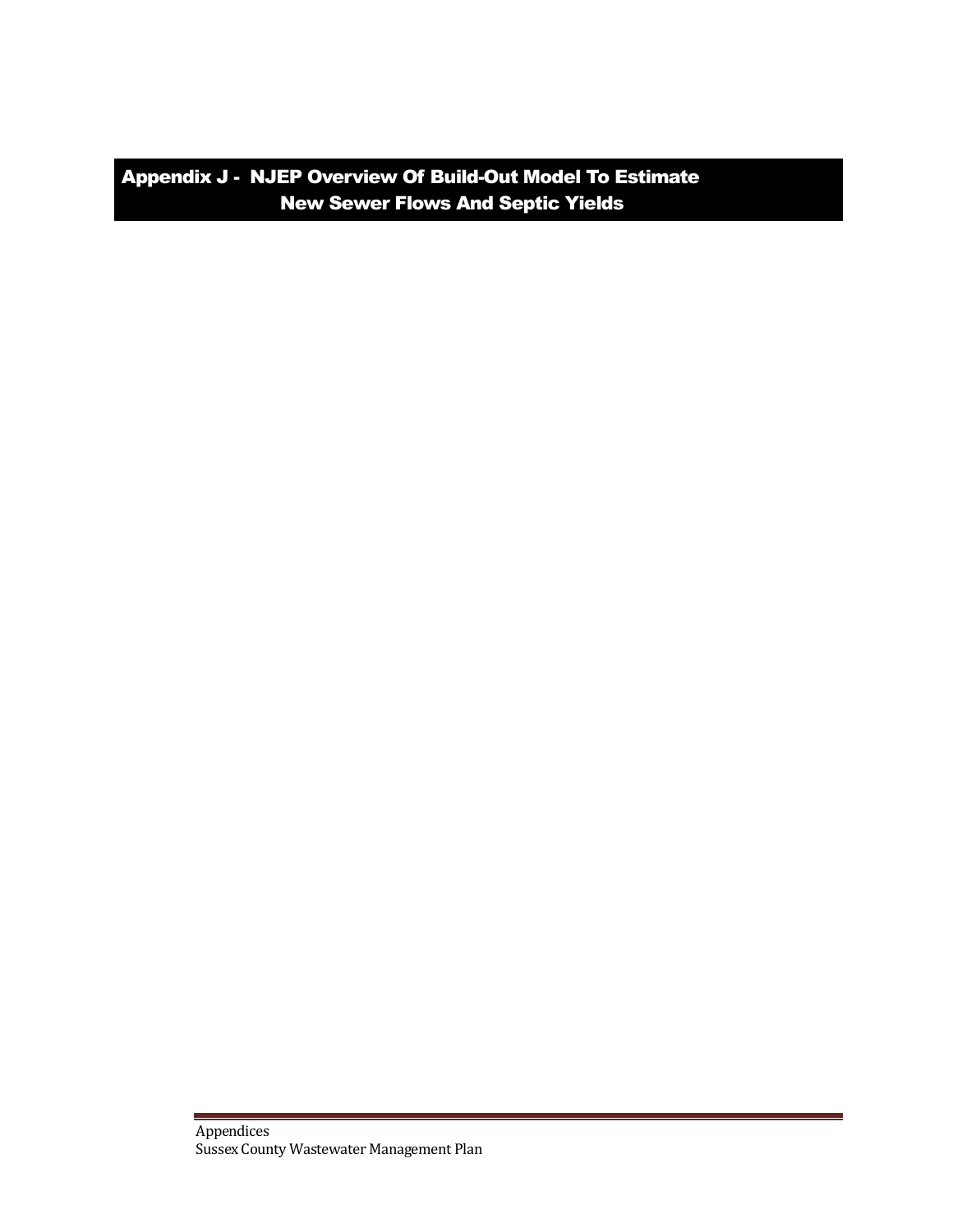# **NJ Department of Environmental Protection**



# **Water Quality Management Planning N.J.A.C. 7:15**

# **Wastewater Management Plans Wastewater Estimation & Sustainable Environmental Planning**

**June, 2008**

**Division of Watershed Management** 401 East State Street P.O. Box 418 Trenton, NJ 08625-0418 Phone: (609) 984-0058

**Office of Planning & Sustainable Communities** 401 East State Street P.O. Box 402 Trenton, NJ 08625-0402 Phone: (609) 341-5311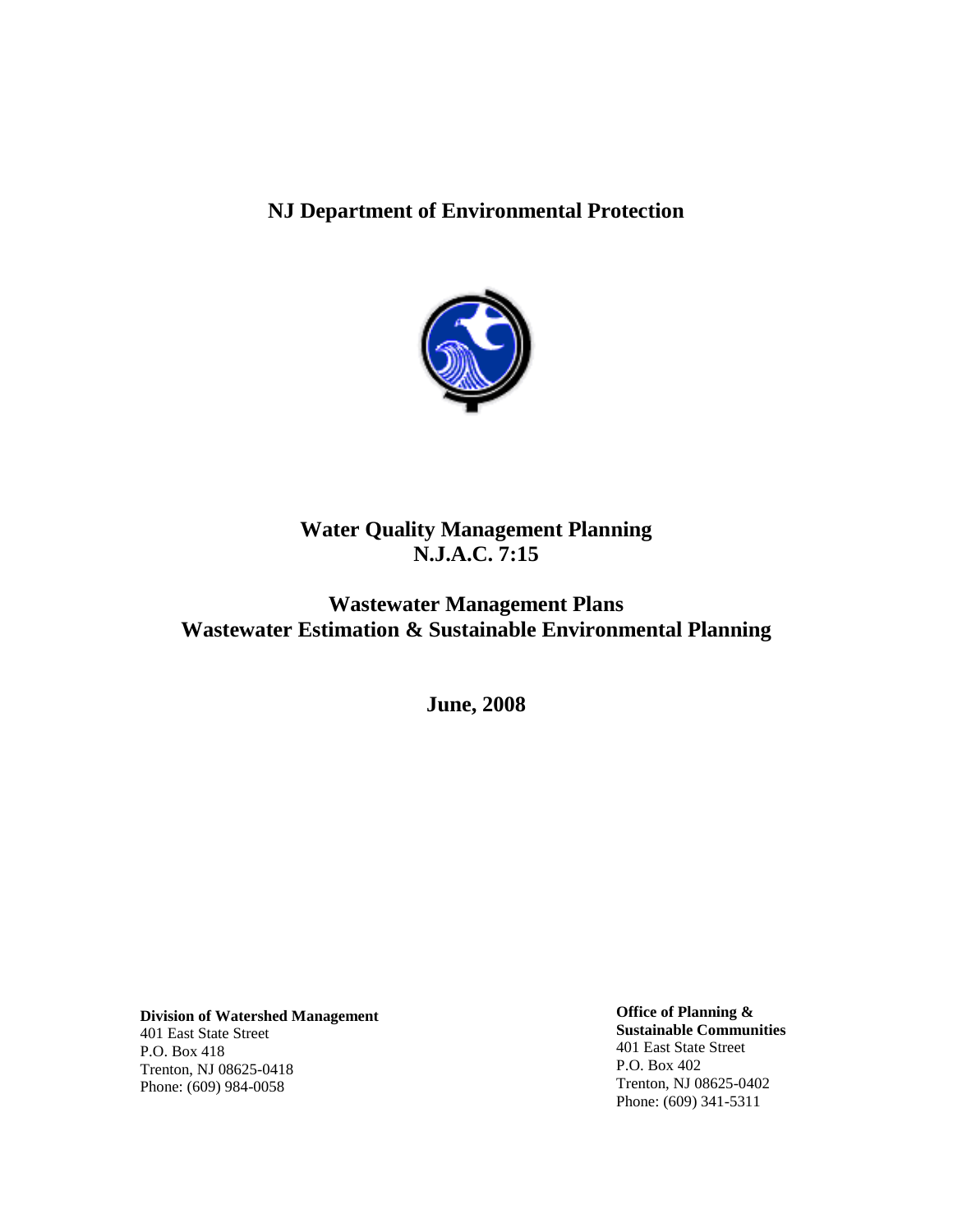### **Overview and Guidance for a Model Builder Application to Estimate New Sewer Wastewater Flows and Septic Yields**

# **Table of Contents**

|  | B. GIS Steps per Selected Method – ("GROSS" and "NET" Minimum lot selection variations) 9 |  |
|--|-------------------------------------------------------------------------------------------|--|
|  |                                                                                           |  |
|  |                                                                                           |  |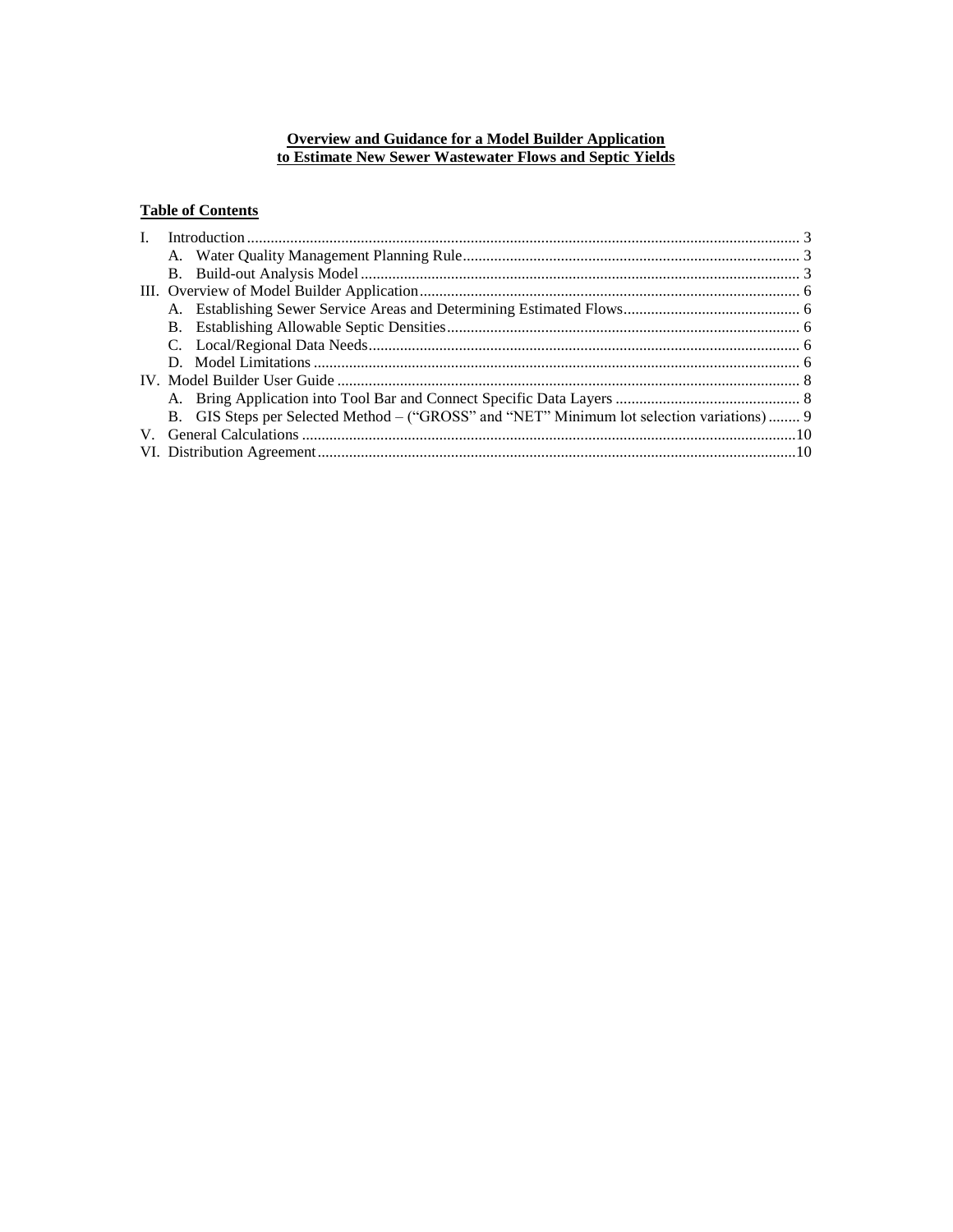### <span id="page-3-0"></span>**I. Introduction**

This document is designed to provide Wastewater Management Planning Authorities with guidance on the use of the Wastewater Estimation model builder application, and sustainable environmental planning beyond the requirements of a Wastewater Management Plan. The Wastewater Estimation model builder application is an optional tool that has been designed to assist with the preparation of a county-wide Wastewater Management Plan consistent with the Water Quality Management Planning rule (N.J.A.C. 7:15). Questions regarding sustainable environmental planning or the use of the Wastewater Estimation model builder application may be referred to the Office of Planning & Sustainable Communities.

### <span id="page-3-1"></span>**A. Water Quality Management Planning Rule**

The Water Quality Management Planning Rule, N.J.A.C. 7:15 (Rule), primarily implements the New Jersey Water Quality Planning Act, N.J.S.A. 58:11A-1 et seq., whose purpose is to maintain, and where attainable, restore the chemical, physical and biological integrity of the surface and ground water resources of the State. Accordingly, the rules prescribe water quality management policies, procedures and standards which protect public health; safeguard fish, aquatic life, and scenic and ecological values; and enhance domestic, municipal, recreational, industrial and other uses of water.

The Department administers the Water Quality Management Planning Rule as part of the "continuing planning process" required by the Federal Clean Water Act, 33 U.S.C. §§ 1251 et seq., and the New Jersey Water Quality Planning Act. These rules serve two basic functions. They establish the Department's general regulatory framework for water quality/water resource planning and supplement other Department rules pertaining to wastewater management.

The Department's adopted Rules, among other things, ensures better protection of water quality and improves predictability in implementation of the rules. The adopted Rule includes reassignment of wastewater management planning responsibility to the County Boards of Chosen Freeholders; withdrawal and re-designation of wastewater service areas where the applicable wastewater management plan (WMP) is not in compliance with the mandatory update schedule contained in the rules; a requirement that municipalities pass ordinances designed to assure water quality maintenance (riparian corridor protection, steep slope protection, stormwater management, septic maintenance, TMDL); and a requirement that updated WMPs address septic density in a manner that demonstrates compliance with a 2 mg/L (ppm) nitrate planning standard.

The Rule also establishes clear standards for delineating sewer service areas to protect environmentally sensitive areas as well as clear, environmentally protective standards for the review of WQM plan amendments. The latter include standards to address wastewater, water supply, nonpoint source pollution (including controls related to stormwater, riparian zones and steep slopes), and habitat of threatened and endangered species.

# <span id="page-3-2"></span>**B. Build-out Analysis Model**

The *Wastewater Estimation model builder* application is provided as an "Optional Development Tool" for Counties/Municipalities to utilize in the preparation for Water Quality Management Plan (WQMP) updates. It is provided to start the process of developing a semi-automated GIS tool based in the ESRI ArcMap Version 9.2, Arc Info Model Builder extension. The application is specific to the estimation of new Wastewater Flows within Sewer Service Areas and to compare existing zoning to HUC 11 Nitrate Dilution Septic Densities.

Wastewater estimations generated with this tool are specific to wastewater applications and may not meet the requirements of other buildout calculations required by other NJ Department of Environmental Protection programs. Further, these estimations may not recognize all regulated land uses or consider additional environmental resources, most notably those located outside of sewer service area. Nitrate dilution capacity is only one aspect of land use limitations. The wastewater build out information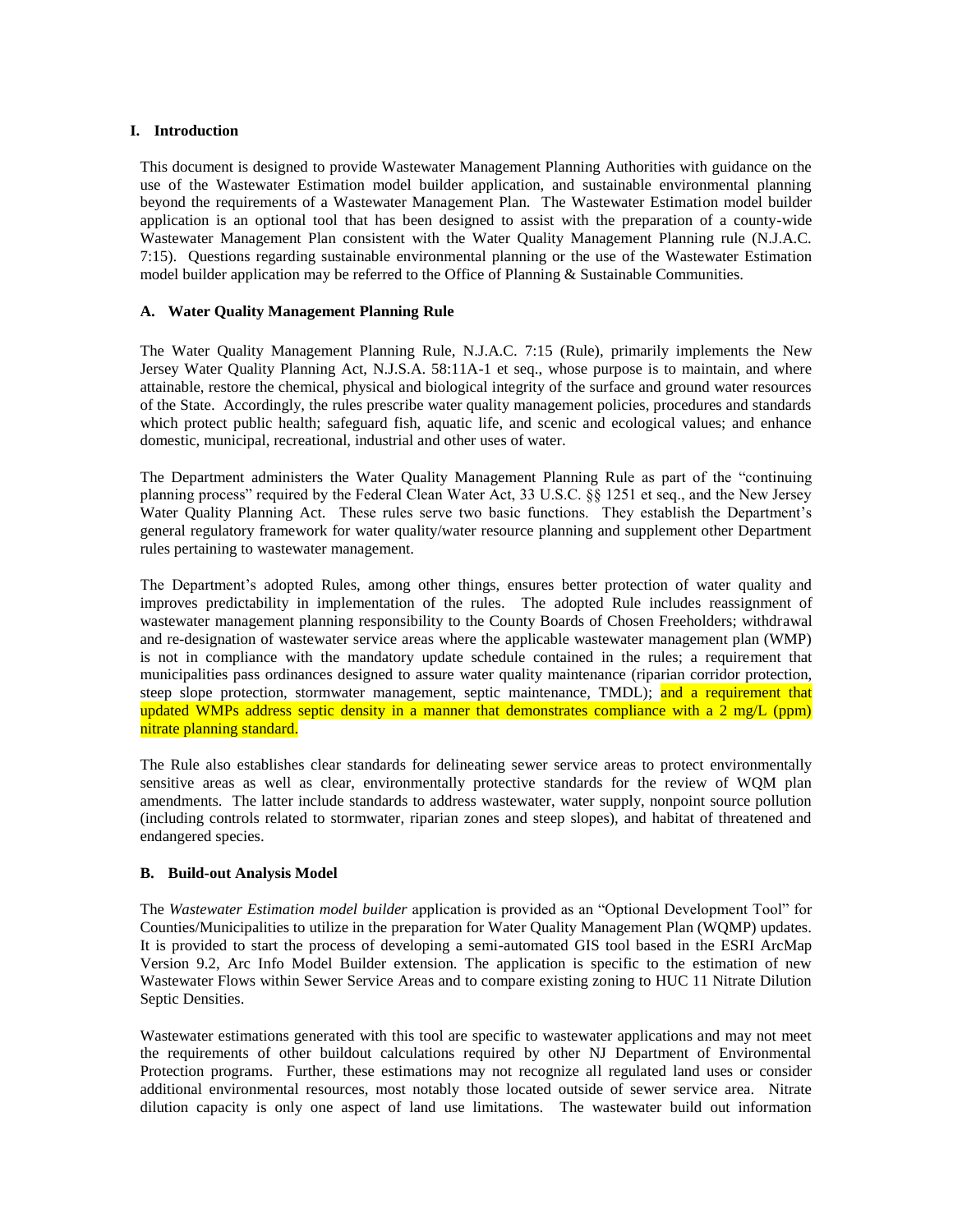generated by this model should supplement county- or municipal-wide comprehensive planning that takes additional environmental and capacity considerations into account.

### **II. Sustainable Environmental Planning**

 $\overline{a}$ 

The Wastewater Estimation model builder application included with this guidance document will assist counties and municipalities estimate new wastewater flows within delineated sewer service areas and compare those estimated flows to treatment works capacity. It also compares new development potential, based on local zoning, to regional septic density standards for those areas outside of sewer service area. However, the model itself does not represent sustainable environmental planning. To that end, the Department [Office of Planning and Sustainable Communities](http://www.nj.gov/dep/opsc) (OPSC) offers various tools and technical assistance to counties and municipalities toward development of plans that meet both the requirements of the Water Quality Management Planning rule, as well result in sustainable environmental planning.

OPSC can provide guidance on the development or update of general planning documents such as Master Plans, natural resource inventories, and zoning ordinances. OPSC, with cooperation from several Department programs, can also provide additional [tools](http://www.nj.gov/dep/opsc/envcbp.html#model) such as model ordinances, model planning documents, guidance on sustainable and "green" development, data and guidance on both water supply and wastewater capacity issues, and technical assistance in putting all of these pieces together to produce a sustainable environmental plan.



Areas outside of sewer service areas are a primary area of concern. The nitrate dilution standards of the Water Quality Management Planning rule result in a "septic density" for each watershed in the State. This septic density identifies the maximum *comparable residential zoning density* that meets the groundwater quality goal. The Department does not recommend uniformly zoning at these densities across the watershed. DEP intends this comparable residential zoning density to represent the total number of units that, if built, would not result in a degradation of groundwater quality by exceeding the 2 mg/L nitrate limit. Instead, the Department advocates center-based development, clustering, and protection of environmental features and agriculture land. To protect environmental features in the areas outside of sewer service area, the Department advocates a combination of tools that, together, provide fairly comprehensive protections. For example, the Department believes that adoption of a habitat protection program – which may include specific performance standards, environmental assessments, site plan and subdivision standards, clustering resource-specific ordinances, open space prioritization, habitat management, and implementation measures that would protect, create, enhance, and restore critical habitat areas.

<sup>&</sup>lt;sup>1</sup> This is not intended to be an exhaustive list. Municipalities should consider additional plans, strategies or ordinances that would reach their sustainability goals and further protect water quality and other natural resources within the municipality.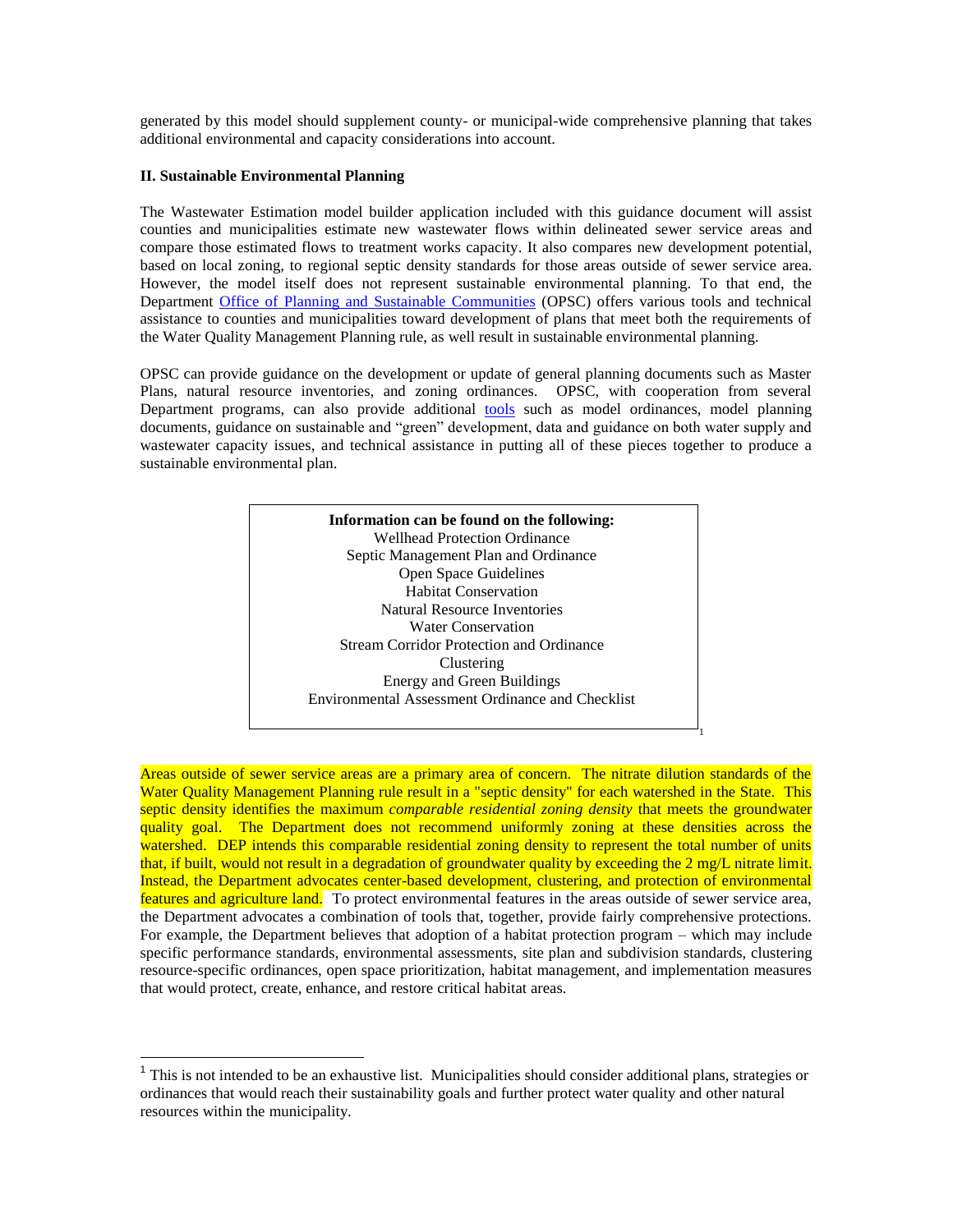The Department also advocates sustainable development practices. Executive Order #54 (2/13/07) and the NJ Global Warming Response Act (7/6/07) set aggressive Green House Gas (GHG) reduction goals for NJ and outline a number of state actions to begin to address the state's energy consumption patterns and reduce its GHG emissions. While all sectors of the State are contributors to GHG emissions and thus all must be part of the solution, this responsibility also presents opportunities to communities. A number of state programs exist to help defray the cost of municipal actions, including measurement, planning, and implementation. It is recommended that municipalities begin to plan for the low-energy future since it is only a matter of time before regulation and market forces will require it. Voluntary actions give communities greater flexibility to develop programs best meeting their particular needs and priorities. A number of sources of assistance exist and the OPSC can provide guidance as you initiate your planning process. For example, OPSC has developed the *[Creating Sustainable Communities: A Guide for](http://www.nj.gov/dep/opsc/sdtguide.html)  [Developers and Communities](http://www.nj.gov/dep/opsc/sdtguide.html)*. This guide provides a series of fact sheets on a wide array of sustainable practices and technologies. Each fact sheet includes: the benefits from implementing the practice, how it relates to and helps us address a state goal or policy, a description of the practice or technology, sources of State government assistance, and sources of additional information.

The Department has also developed the *[Permit Readiness Checklist](http://www.state.nj.us/dep/opppc/permitcoor.htm)*. The Readiness Checklist (formerly "scorecard") initiative is a business practice improvement to help applicants and Department program staff/managers to better understand project readiness. Use of the readiness checklist will help identify, before the start of the regulatory process, if a planned project is ready for detailed review by the Department and to identify regulatory issues that may need to be addressed. In addition to framing the project site (lot and block information, acreage, topographic mapping), the checklist will address project ownership, local zoning consistency, water supply, wastewater capacity, the need for additional internal and external governmental approvals, and proposed environmental enhancements. The checklist is organized into a series of questions that help to identify project readiness. A "score" is not actually tabulated, but the identification of regulatory consistency issues will help the applicant and the Department to determine, before a proposed project is submitted to DEP for review, whether the project will easily meet DEP technical and policy requirements, or if it will require a more complicated review and/or project modifications. Upon successful completion and Departmental review of the readiness checklist, the applicant is ready to request a full permit coordination team and a pre-application meeting with the submittal of a permit identification form, site maps, and development plan.

The Department also recognizes that counties/municipalities may wish areas identified by the Wastewater Management Planning process as environmentally sensitive included in a sewer service area. In that instance, the Water Quality Management Planning rule provides the municipality with the option of utilizing the State [Plan Endorsement](http://www.nj.gov/dep/opsc/envcbp.html#reviews) process to address the issue. Through the Plan Endorsement process, sewer service area may be extended into environmentally sensitive areas as necessary to accommodate center-based development provided that appropriate environs protections are enacted. Such environs protections include those discussed above. The Plan Endorsement process also offers an opportunity for municipalities to connect their resource capacity opportunities and constraints with local land-use plans and goals.

The Department has developed a guidance document (Guide) for municipalities seeking Plan Endorsement that provides information on the key Plan Endorsement requirements established by the State Planning Commission and how these requirements relate to the Department's regulatory programs, resource management and natural systems protection efforts. The guide is intended to provide an overview of the types of information generally considered by the Department to be necessary in the community's Plan Endorsement Petition and how the information should be used to develop and support improved local protection and management of New Jersey's environmental resources. The Guide will be available June 2008 on the OPSC website: [http://www.nj.gov/dep/opsc/.](http://www.nj.gov/dep/opsc/)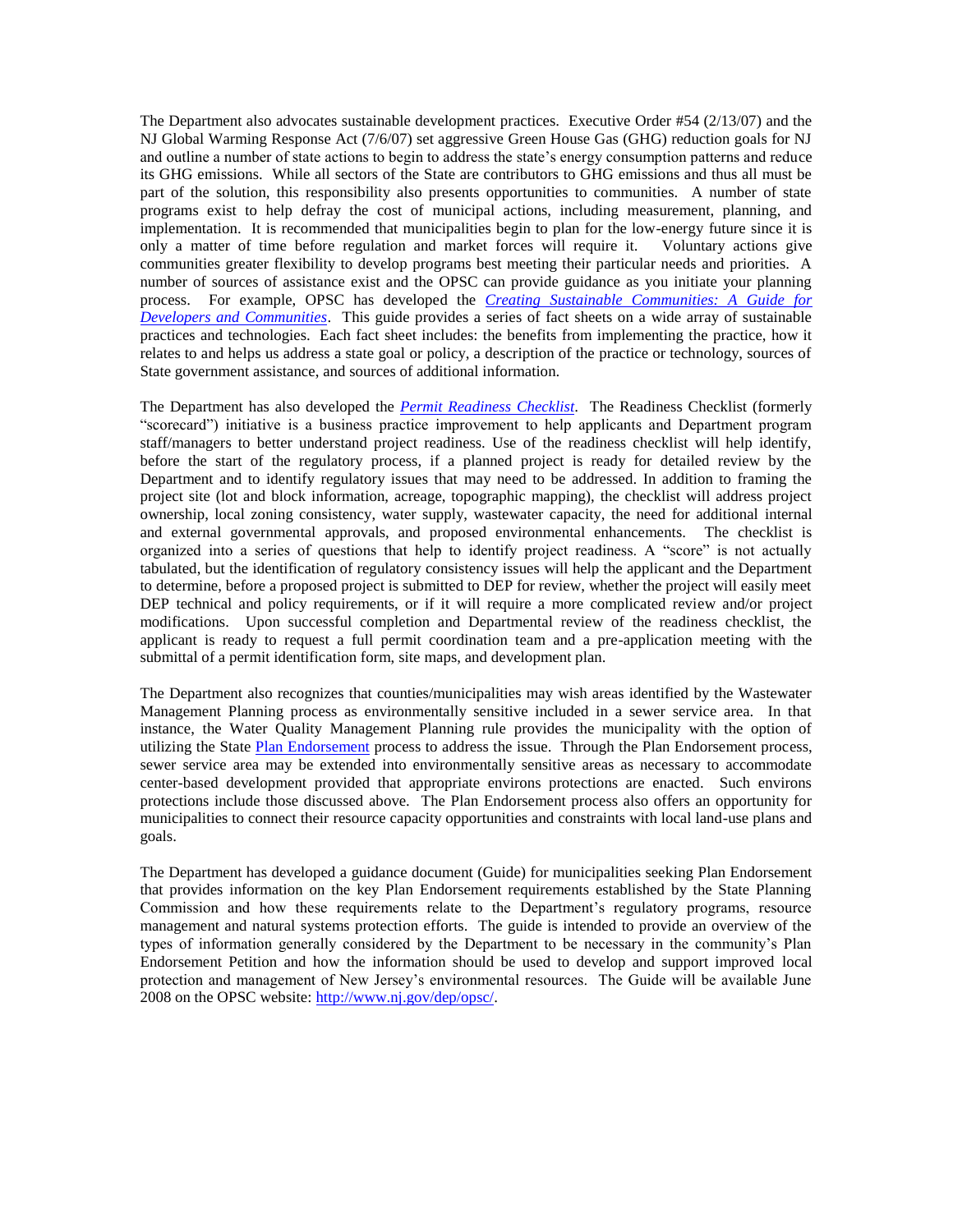#### <span id="page-6-0"></span>**III. Overview of Model Builder Application**

### <span id="page-6-1"></span>**A. Establishing Sewer Service Areas and Determining Estimated Flows**

The Department at N.J.A.C. 7:15-5.24 has identified the conditions where extension of sewer service is not appropriate. N.J.A.C. 7:15-5.24(a) sets forth the general policy that large contiguous areas of environmentally sensitive resources, coastal planning areas where the extension of sewers would be inconsistent with New Jersey's Coastal Zone Management program, and special restricted areas that are prone to natural hazards such as flooding, wave action and erosion should not be included in sewer service areas. The limitations on the extension of sewer service in these areas are consistent with the Department's mandate to protect the ecological integrity and natural resources of New Jersey, including water, threatened and endangered species, wetlands and unique and rare assemblages of plants. Once the extent of sewer service area mapping has been updated, future wastewater flows can be estimated using the Wastewater Estimation model builder application.

### <span id="page-6-2"></span>**B. Establishing Allowable Septic Densities**

The Wastewater Estimation model builder application uses results from a separate nitrate dilution model designed by New Jersey Geological Survey to estimate septic densities. This separate model is titled: *A Recharge-Based HUC 11-Scale Nitrate-Carrying-Capacity Planning Tool for New Jersey, v1.0 (MS Excel Workbook*). The abstract of this model states, "Nitrate (NO3) is a constituent found in the effluent from individual on-site wastewater disposal systems (septic tanks.) Ensuring that nitrate concentrations in ground water do not exceed targets should be one goal when planning or reviewing proposed developments that will use septic tanks. The method presented here combines a model of nitrate dilution (based on Trela and Douglas, 1978) with one of ground-water recharge on a HUC11 basis (based on Charles and others, 2003). The goal is a HUC11-scale planning exercise to estimate region-average lot sizes needed to provide enough recharge to dilute nitrate to a specified target. This method is intended to be a guide for estimating the impact of nitrate from septic tanks on HUC11-scale ground-water quality." This analysis scale is at a regional watershed level. Another more specific method is available if a more detail analysis is required. These can be acquired and reviewed at: [http://www.nj.gov/dep/watershedmgt/rules.htm.](http://www.nj.gov/dep/watershedmgt/rules.htm)

# <span id="page-6-3"></span>**C. Local/Regional Data Needs**

To further develop this tool, Counties/Municipalities need to provide additional customization to the application by adding local digital data. If digital municipal level data does not exist, hard copy records could be utilized to adjust the application for developed areas after the year 2002, local preserved open space, or other local constraints currently not recognized. The most current digital zoning with Minimum Lot size, Residential densities (Unit/Acre) and Non-residential Floor Area Ratios is needed to run the model, The following are examples of local data that would improve the model accuracy if available: 1) The most current digital parcel layer; 2) Digital sub-division (after LULC Urban 2002) and approved subdivision polygons; 3) Digital redevelopment area polygons; 4) The most current local Preserved Open Space and Preserved Farms; 5) Local regulated environmental features; 6) Other Local spatial digital data and database records. In addition, Counties may need to adjust the application to "Gross" or "Net" minimum lot selection based on each specific municipality's zoning requirements. This application was designed to utilize current municipal parcel and zoning digital layers.

#### <span id="page-6-4"></span>**D. Model Limitations**

The information depicted within this application is provided as a resource in the development of a GIS Model Builder Application tool for Counties/Municipalities. The information depicts regional overlays which are not site specific. No representation is explicitly or implicitly implied by the New Jersey Department of Environmental Protection (NJDEP) as to the site-specific accuracy of the information presented. The condition of any area appearing suitable for an intended use must be assessed by a comprehensive, due diligence investigation of several factors, including but not limited to a Natural Resource Inventory, physical on-site conditions, local, State and Federal requirements, approvals, status of any outstanding violation, the past uses and possible residual contamination of a site. NJDEP Land Use/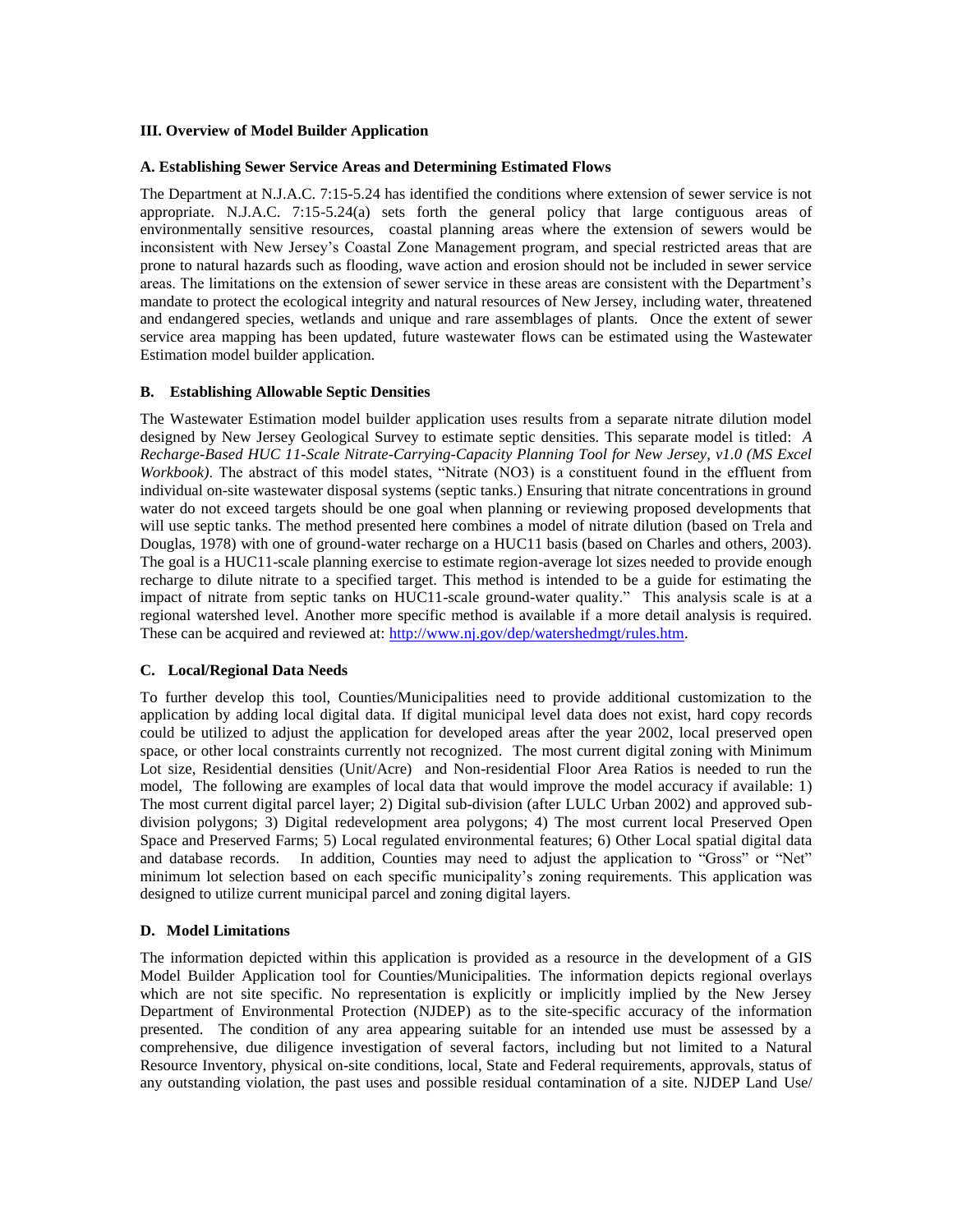Land Cover and 2002 aerial photographs were utilized as the base layers. Refer to each digital layer's metadata for detailed descriptions of the attribute and spatial extent limitations.

Please be advised that the following represents specific method/digital data limitations within the application, including but not limited to:

- 1) Allowable uses and development standards not considered in this application include:
	- a) Minimum width and depth per lot
	- b) Front yard set backs, depending on subdivisions
	- c) Side and rear yard set backs
	- d) Allowable building stories
	- e) Road access issues defining building densities and lock parcel not removed
	- f) Road right of ways not removed
	- g) Percolation limits
- 2) Urban 2002 is used, missing 6 years of development, not measuring re-development areas or existing development expansions. Also, buildings on septic within sewer service areas are not identified by this analysis.
- 3) Urban foot print removed does not remove the associated Minimum Lot Area creating the potential, in some areas, to over estimate new units in oversized lots.
- 4) Population estimates not included, application represents all time or absolute build out (No time steps analyzed).
- 5) 100% of selected environmental constraints (Wetlands, Stream Corridors & Open Space) are removed from sewer area, some flexibility related to buffer permitting requirements are not recognized.
- 6) Water purveyor future allocation agreements, stressed ecological flows, water purveyor interconnections and water purveyor distribution blending are not measured by this analysis.
- 7) Does not measure other specific regional zone requirements; 1) Highlands, 2) Pinelands, 3) Delaware River, 4) Meadowlands, 5) CAFRA, etc.
- 8) HUC 11 Nitrate Dilution Analysis does not recognize other land use regulated features (i.e. stream corridor buffers) which may further restrict land use within specific Septic locations.
- 9) HUC 11 Nitrate Dilution Analysis measures only densities for future septic systems. Additional areas potentially providing dilution not recognized in the sewer areas.
- 10) Contaminated sites are not recognized by this application.
- 11) Grandfathered, non conforming (under Minimum Lot Size) lots are currently not recognized by this application.
- 12) Overlays zones are not recognized by the application.
- 13) Lot ownership current and future plans are not recognized by this application including but not limited to proper owners' and homeowners' association common areas, right of ways, easements, lot consolidation, etc.
- 14) Specific municipal land use variances are not recognized by this application.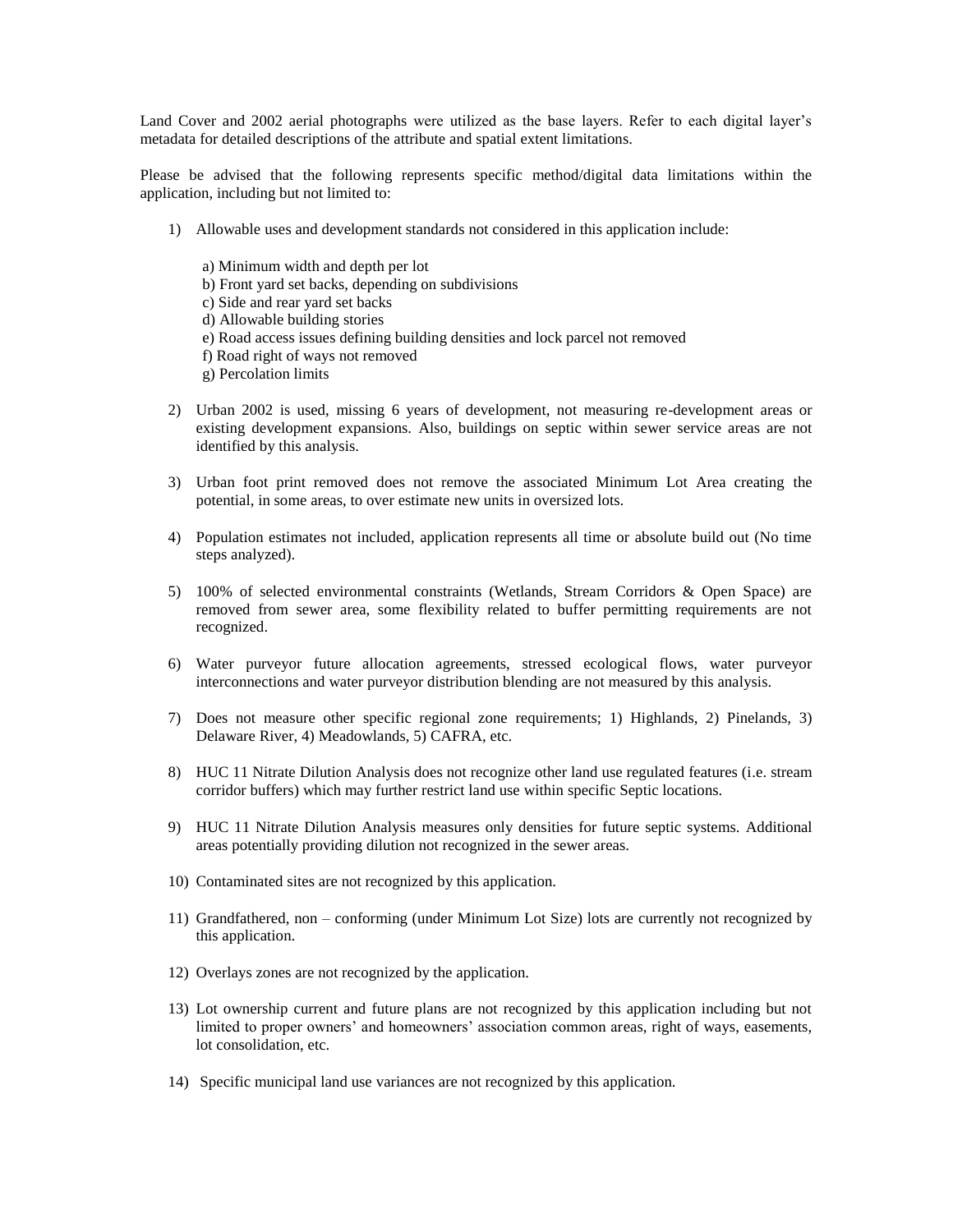As a result of these limitations, the current output of this GIS tool can only be qualified as an initial screen of current field conditions per County/ Municipality. Any other representation of generated results from this tool is not an accurate depiction of development potential and will be deemed to be a misrepresentation. The application in the current configuration does not generate a "Vacant Land Analysis" and should not be represented as a "FINAL PRODUCT" in any form or secondary product. At the municipal level, additional GIS steps are needed to further complete the analysis. These include but are not limited to the integration of digital municipal data updates, the customization of the application relating the municipal zoning requirements and quality control reviews of municipal records and field checks.

## <span id="page-8-0"></span>**Model Builder User Guide**

#### <span id="page-8-1"></span>**C. Bring Application into Tool Bar and Connect Specific Data Layers**

- 1) Within ESRI Arc Map Version 9.2 Open Toolbox right click within toolbox and click on Add Toolbox
- 2) With provided DEP Land Use / Land Cover 2002 (in Statewide\_Data File), re-select the attribute "TYPE02" in LU/LC shapefile and select Water; Urban and Wetlands and save as individual shapefiles. Respectively add the three (3) individual shapefiles to the specific module where the data input connections are located (i.e. Urban to  $1<sup>st</sup>$  Module – Parcel\_Selct.).
- 3) With Watersheds\_HUC11 shapefile and Septic\_Dens Excel table (in Statewide\_Data File), join using attributes "link" and "HUC11" respectively and export as a new shapefile. This will integrate the septic densities to the shapefile. Add new HUC 11 septic densities shapefile into the the  $2<sup>nd</sup>$  Module – Base\_info.
- 4) Union Preserved Farms and Total Preserved Open Space (in Statewide\_Data File), create a common attribute field to select on in the Geo-database. Example attribute is OS\_ADA with specific records tag either OS and ADA respectively.
- 5) Go to file where the "Wastewater Estimator" (.tbx) is located, add and open.
- 6) Right click on the  $1<sup>st</sup>$  module (Parcel\_ Selct) and chose EDIT, connect county specific data to process functions and repeat with other 4 modules. Specific County/ Municipal digital data includes: a) Parcel; b) Zoning; c) Updated Sewer service area; d) Preserved Open space and Farms; e) Specific environmental features.
- 7) In Arc Catalog, go to Wastewater\_estimation\_052008\ Output\_data\ Final\_calculations.mdb. Right click on Final\_calculations.mdb and import sewer and septic final shapefiles into feature classes. Create SQL queries and pivot tables within the Final\_calculations.mdb (Access) to output data results (see SQL and Pivot Tables in Example Geo-database SQL pivot table.mdb).

Please be advised that application is set to the pilot example of Bernards Twp. A majority of the data and data connections need to be modified from this setting and adjusted to each County and Municipality specific data inputs and final output. If needed, the Department will provide assistance to the counties in regards to adjusting the application and any data development. In the State\_Data File, data provide is current public downloads to be utilized in the application. Periodically, these files need to be checked for updates at [http://www.nj.gov/dep/gis/stateshp.html.](http://www.nj.gov/dep/gis/stateshp.html)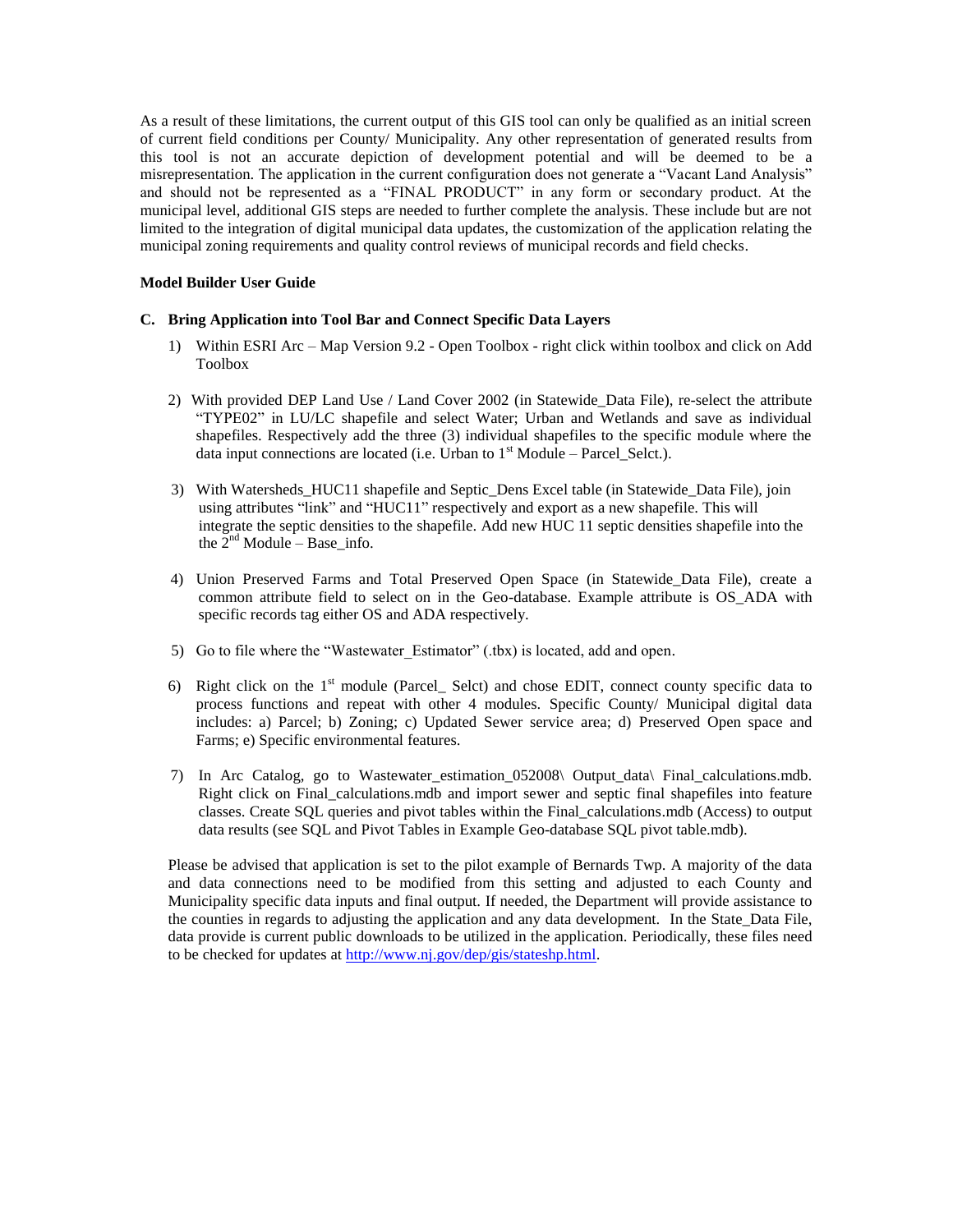<span id="page-9-0"></span>**D.** *GIS Steps per Selected Method – ("GROSS" and "NET" Minimum lot selection variations)* 

**(GROSS - Single lot) Select greater or equal to minimum lot size after subtracting only LULC Urban 2002 from lot areas** 

 **OR** 

**(NET – Single lot) Select greater or equal minimum lot size after subtracting LULC Urban 2002 and Environmental Constraints from lot areas (optional based on Municipalities allowance).**

*(Please be advised for lots with Minor/ Major subdivision potential the selection criteria within this application needs further development)* 

**Environmental Constraints set in the application as Examples** = a) C2 waters - 50' Buffer; b) C1 waters - 300' Buffer; c) Wetlands; d) Preserved Farms; e) Preserved Open Space; f) Surface water

**Other Environmental Constraints not currently set in the application** = a) Flood zones; b) Wetland Buffers; c) Local Open Space; d)Environmental Features Regulated by Municipal Ordinances; e) Other Stream Corridor buffers; f) Hydric soils; g) Other.

# **Gross Method**

**1)** *ERASE* - LULC Urban 2002 from Parcel Layer

- **2)** *INDENTIFY* Township zoning into Parcel Layer
- **3)** *RE-SELECT* Remaining Parcel area < zoning minimum lot size remove parcel
- **4)** *INDENTIFY* Update Sewer and Septic Area
- **5)** *INDENTIFY* Open Space and Preserved Farms
- **6)** *INDENTIFY* HUC 11 joined with NO3 dilution target densities
- **7)** *INDENTIFY* Water Purveyor Areas
- **8)** ERASE Environmental constraints in remaining sewer lots.
- **9)** ERASE Wetlands and surface water in remaining septic lots (erase hydric soils if digital coverage available).

**10)** *OPTIONAL*: Clean irregular polygons created by removing features by re-selecting perimeter / area ratio limit per individual polygons.

**11)** Calculate potential new flows and septic yields compare to capacity and existing zoning

**12)** Quality Control/ field verification of results by County/ Municipality

**13)** *OPTIONAL*: Overlay generated environmental constraint module over septic area as a reference for other potential land use restrictions (overlay not in calculation)

# **Net Method**

**1)** *ERASE* - LULC Urban 2002 and Environmental constraints from Parcel Layer

**2)** *INDENTIFY* - Township zoning into Parcel Layer

**3)** *RE-SELECT* - Remaining Parcel area < zoning minimum lot size - remove parcel

**4)** *INDENTIFY* - Update Sewer and Septic Area

**5)** *INDENTIFY* - Open Space and Preserved Farms

**6)** *INDENTIFY* - HUC 11 joined with NO3 dilution target densities

**7)** *INDENTIFY* - Water Purveyor Areas

**8)** *OPTIONAL*: Clean irregular polygons created by removing features by re-selecting perimeter/ area ratio limit per individual polygons.

**9)** Calculate potential new flows and septic yields compare to capacity and existing zoning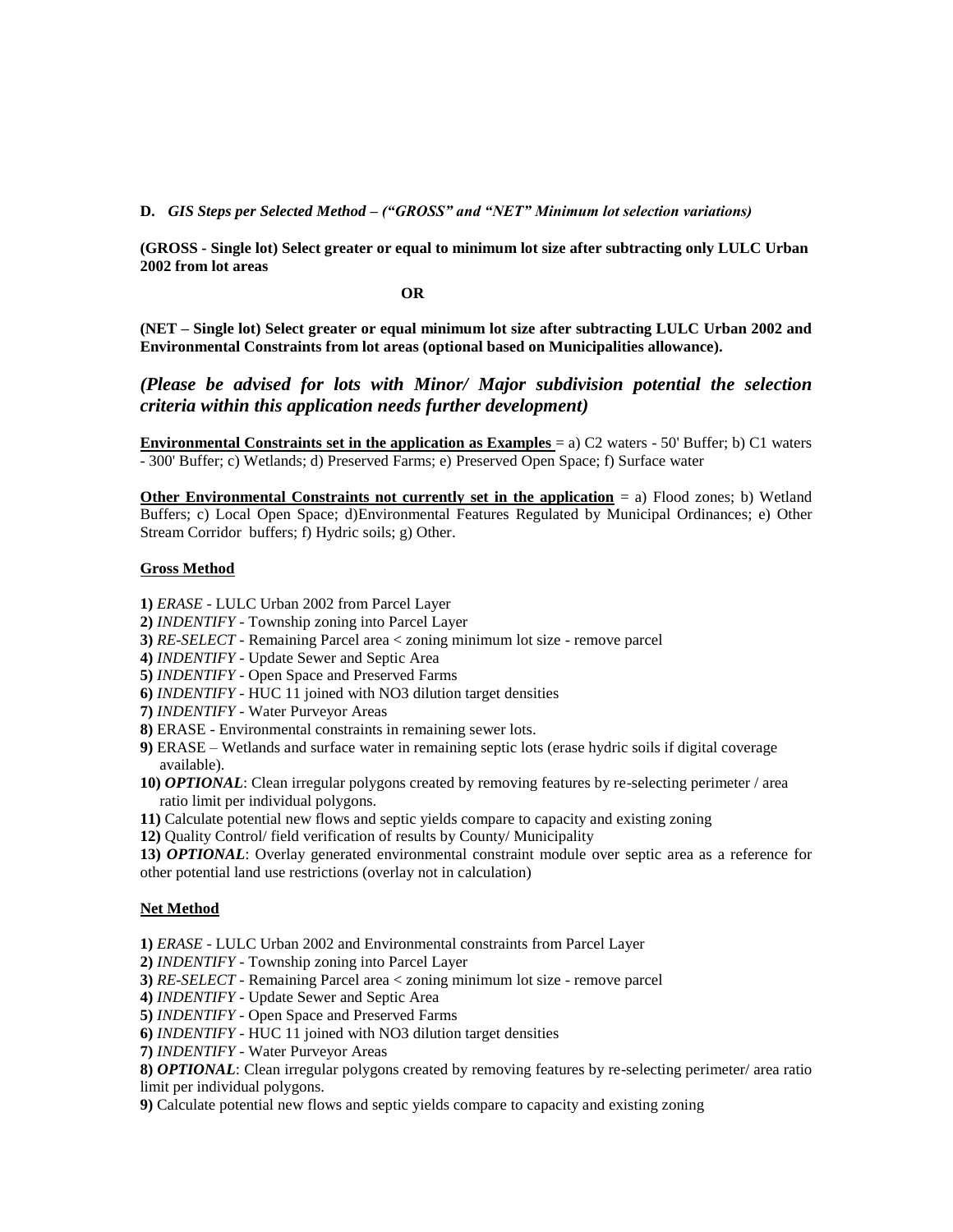**10)** Quality Control/ field verification of results by County/ Municipality

**11)** *OPTIONAL*: Overlay generated environmental constraint module over Septic Area as a reference for other potential land use restrictions (overlay not in calculation)

#### <span id="page-10-0"></span>**II. General Calculations**

SEWER SERVICE AREA:

- 1) New Residential Flow = Remaining Area \* Zone Density \* 300 Gallon/ Unit/ Day
- 2) New Non Residential Flow = Remaining Area  $*$  FAR  $*$  0.1 Gallon/ Sq. Ft. / Day

#### SEPTIC AREA:

- 1) HUC 11 Nitrate Dilution Calculate New Units (With/ without Open Space Area) a) New Residential Units b) New Non - Residential (FAR) Both (a)  $\&$  (b) = Total Area/ HUC 11 Densities
- 2) Existing Zoning Calculate New Units a) New Residential Units = Remaining Area \* Zone Density b) New Non - Residential Eq. Calculation  $=$  FAR  $*$  0.125 Gal/ Sq. Ft./ Day 500 Gal/ Unit/ Day

#### <span id="page-10-1"></span>**IV. Distribution Agreement**

Wastewater Estimation Model Builder Application and Data Distribution Agreement

Users of the Wastewater Estimation Model Builder Application and Data agree to abide by the terms and conditions of the following:

I. Description of Wastewater Estimation Model Builder Application and Data as Provided.

The application and data provided herein are distributed subject to the following conditions and restrictions:

For all Model Builder Applications and data contained herein, (NJDEP) makes no representations of any kind, including, but not limited to, the warranties of merchantability or fitness for a particular use, nor are any such warranties to be implied with respect to the application and digital data layers furnished hereunder. NJDEP assumes no responsibility to maintain them in any manner or form.

II. Terms of Agreement

1. Application and digital data received from the NJDEP are to be used solely for internal purposes in the conduct of daily affairs.

2. The application and data are provided, as is, without warranty of any kind and the user is responsible for understanding the accuracy limitations of all digital data layers provided herein, as documented in the accompanying Data Dictionary and Readme files. Any reproduction or manipulation of the above data must ensure that the coordinate reference system remains intact.